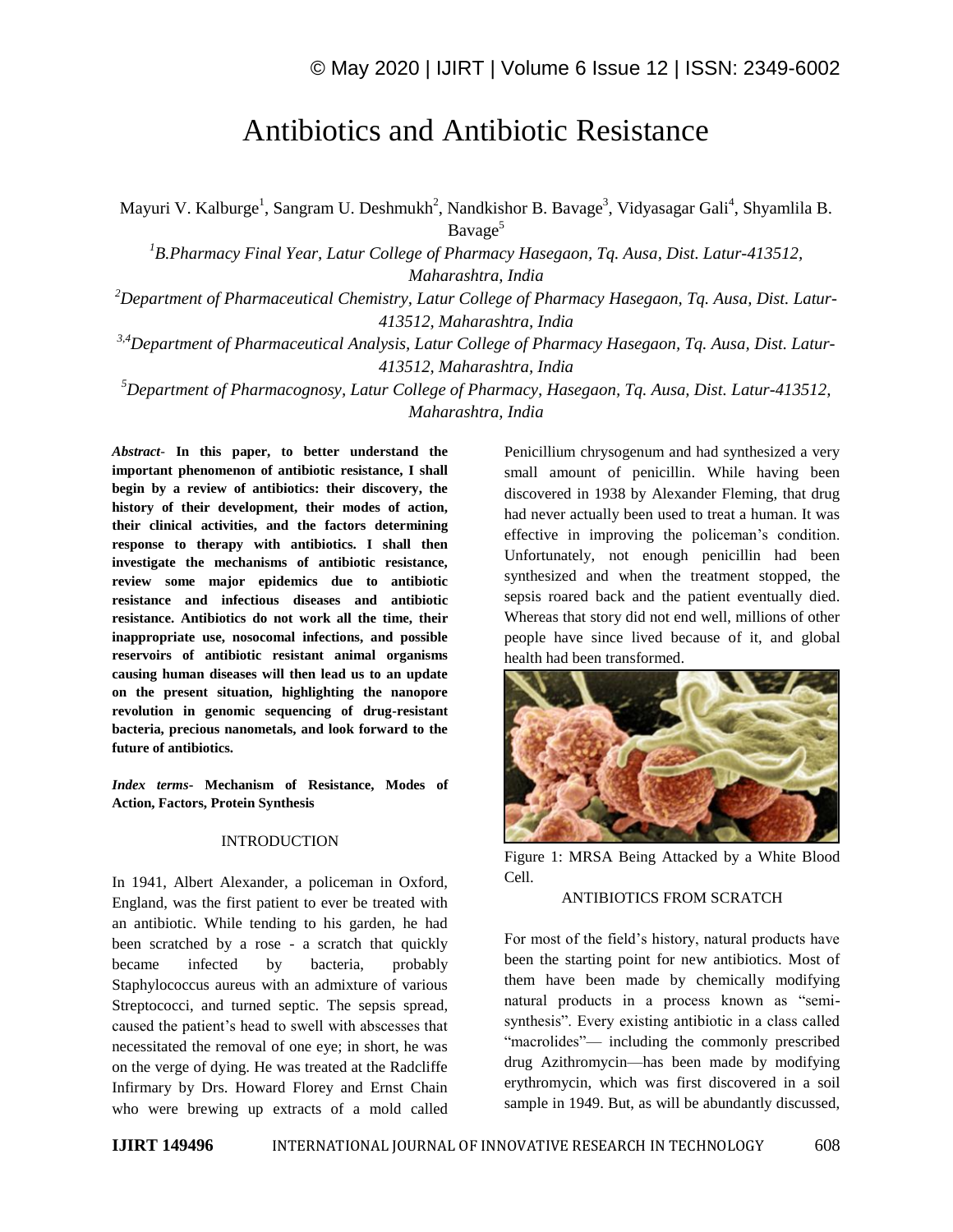some bacteria are developing resistance to these drugs at a startling rate, and semi-synthesis is limited by the difficulty of modifying such complex molecules.

Now, scientists at Harvard University have devised an approach for synthesizing new macrolide antibiotics from simple chemical building blocks [4]. They have synthesized more than 300 new antibiotic candidates, several of which being effective against some of the most stubbornly drug-resistant bacterial strains. This is the first time there is a relatively easy path to synthesize macrolide erythromycin-type antibiotics from scratch (Figure 2).



Figure 2: One Type of "Super Bug".

The macrolides have been synthesized from eight simple chemical building blocks to produce a diverse collection of structures that would be practically impossible to make using semi-synthetic methods. This approach allows for, theoretically, tens of thousands of compounds or more.

Macrolides consist of a macrolactone ring with one or two sugars. "Decorating" these rings with different chemical groups by combining the building blocks in various combinations, Myers's team created more than 300 synthetic macrolides, including the U.S. Food and Drug Administration (FDA)-approved drug telithromycin and the candidate solithromycin, which is currently being tested in Phase 3 clinical trials.

Next, the researchers evaluated the newly synthesized compounds with a panel of different bacteria, including two strains of MRSA and vancomycinresistant enterococcus (VRE) isolated from clinical samples. Most of the compounds were effective against garden-variety pneumonia bacteria, and a few of them were more potent than approved antibiotics against MRSA, VRE, and other highly resistant strains. One of the synthetic compounds, called FSM-100573, was especially effective against gramnegative bacteria, which are traditionally less susceptible to macrolides.

These compounds have yet to be tested pre-clinically. And, as with all antibiotics, bacteria will ultimately develop resistance to them. However, this approach allows scientists to develop an exponentially larger number of new drug candidates. This work represents a paradigm shift in the discovery of novel antibiotics from the macrolide class. Previously, Myers and his colleagues have synthesized novel tetracycline antibiotics, one of which is now a Phase 3 clinical trial candidate.

### MODES OF ACTION OF ANTIBIOTICS

Antibiotics can be distinguished on the basis of their mode(s) of action that is on their ability to interfere with the metabolic machinery of microbes. The microbe needs this machinery to thrive, hold itself together, or make duplicate versions of it. Antibiotics are supposed to thwart bacterial – not human – cells through one or more of the following modes of action:

# INTERFERENCE WITH MICROBIAL ABILITY TO MAKE CELL WALLS (MODE-1)

This is a common requirement for these organisms to cause infections for without the rigid support of the cell wall; most bacteria simply break open and die, or collapse into, an effective heap. Note, however, that a few varieties of bacteria can actually thrive by constructing outer membranes instead of cell walls, but they rarely can reproduce to create further harm. The key molecular target of these antibiotics is a substance (mucopeptide) that coats the bacterial membrane and gives it its rigidity. Examples include such narrow-spectrum antibiotics as:

- a. Penicillin and its derivatives;
- b. Cephalosporins: Similar to penicillin but with a different part of the process.

Penicillins and cephalosporins can inactivate key bacterial enzymes (peptidases) that synthesize the rigid cellular walls and this all the more effective the thicker the walls. They are remarkably non-toxic at normally used therapeutic dosages because they do not attack human cell walls or membranes which are made from different materials than bacteria.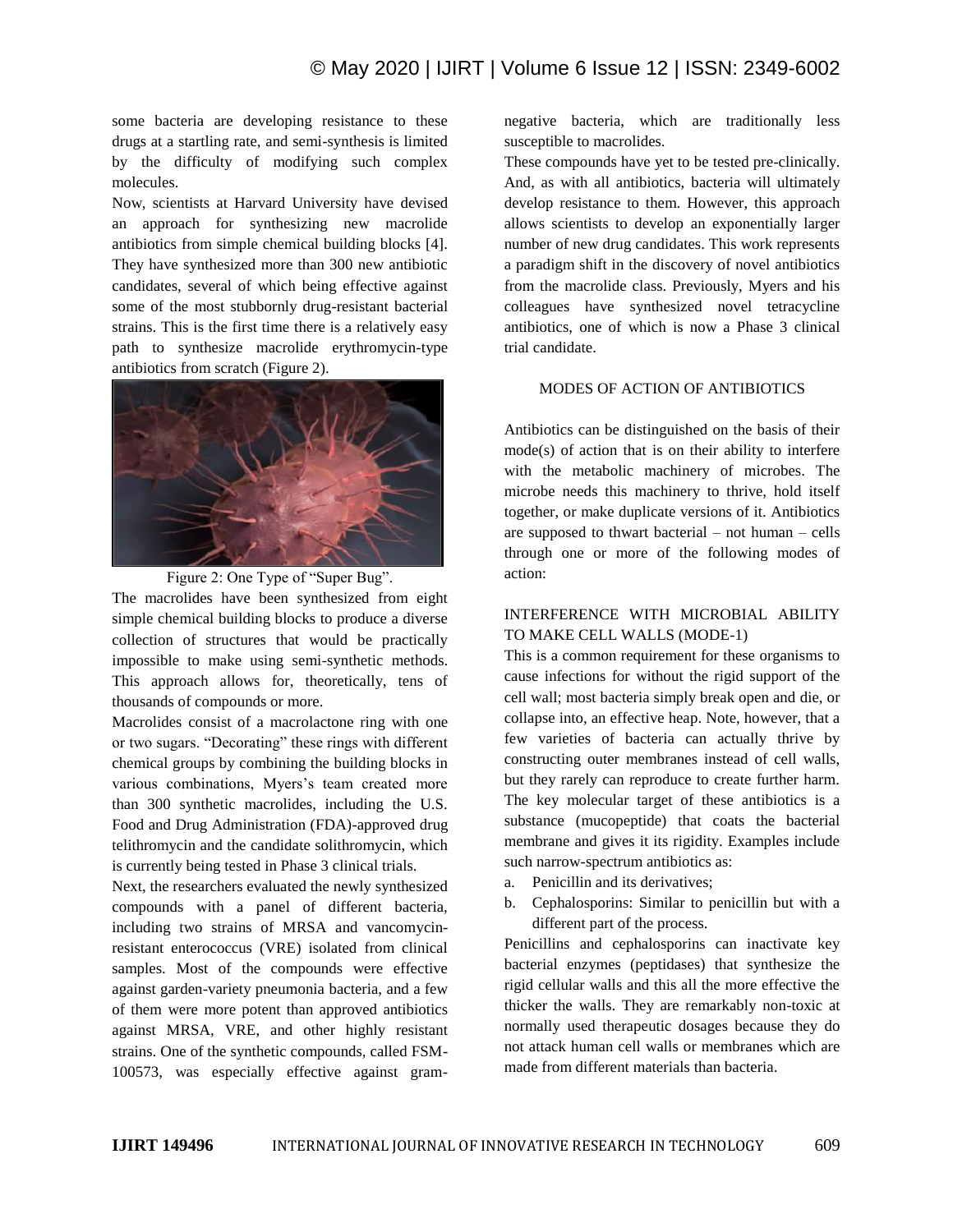# INHIBITION OF PROTEIN SYNTHESIS (MODE-2)

These are generally more toxic to the human body, and include the broader-spectrum antibiotics such as:

- 1. Chloramphenicols, an extraordinarily potent antibiotic but also an extremely toxic one for cells of the bone marrow, also causing blood disorders (granulocytosis, pancytopenia) and the so-called "grey syndrome" (weakness, listlessness, gray pallor, hypotension in treated newborn, especially premature infants). Because of this toxicity, chloramphenicol is reserved for serious diseases (typhoid fever, bacterial meningitis);
- 2. Tetracycline (the broadest spectrum in this category). While less toxic than chloramphenicol, tetracycline avidly binds to calcium, magnesium and other essential minerals in the body;
- 3. Polymirin (B and E forms): Relatively non-toxic, and available as a topical non-prescription-drug;
- 4. Erythromycin.

INTERFERENCE WITH PROTEIN OR MEMBRANE SYNTHESIS (MODE-3)

May involve both aerobic and anaerobic bacteria. These antibiotics include the cephalosporins.

## INTERFERENCE WITH THE GENETIC SYNTHESIS OR OPERATION (DNA OR RNA) (MODE- 4)

These include:

I. Aminoglycosides.

INTERFERENCE WITH THE METABOLIC REACTION(S) (MODE-5)

- These include:
- 1. Trimethoprim;
- 2. Sulfonamides.

## COMBINATION MODES (MODE-6)

Two (or more) chemicals interfere with the same reaction but at different places. Examples include:

- 1. Trimethoprim;
- 2. Sulfamethoxazole.

All but the most innocuous localized infections initially pit microorganisms against the host's natural defenses. Antibiotics usually work by keeping invading microorganisms at bay long enough to allow the host to remove and destroy them.

Antibiotic Clinical Activities

Antibiotic activities are clinically separated between:

- 1. Suicidal (or -cidal) effect): Kill bacteria outright; and
- 2. Static effect: Simply stop the growth of antibiotics.

However, in practice, an antibacterial drug can be bacteriocidal at a high dose and bacteriostatic at a lower one. Its effectiveness can be determined through two tests:

- a. Antimicrobial susceptibility test: in which a variety of antibiotic-containing disks are put into tubes or plates containing a growth medium for the bacteria; and
- b. Bacteriocidal (or lethality) test: The quantitative precision of these tests can be misleading as predictors of clinical efficacy for different antibiotics. Further, a bacterium can fail to break open or lyse after exposure to antibiotics (socalled "tolerance" phenomenon), which further complicates the interpretation of these tests. Antibiotics directed against a true pathogen or disease-causing bacteria do not discriminate between it and a beneficial bacterium [5].

# FACTORS DETERMINING RESPONSE TO THERAPY WITH ANTIBIOTICS

There are five factors that are considered in evaluating the response to antibiotic therapy:

- a. Initial susceptibility of the bacterium;
- b. Interaction with the host (that is the effective amount of the drug at the site of the infection);
- c. Location of the infection and its severity;
- d. Condition of the patient; and
- e. Use of support measures (e.g., surgery to drain abscesses) Table 3.

Below summarizes the beneficial/detrimental effects of certain antibiotics:

Thus, the pervasive use of antibiotics may cause subtle and often imperceptible changes in the microflora with which we have evolved. This is accompanied with the real possibility of indirect havoc to less physically resilient hosts in one's closer social environment, including the spread of antibiotics tolerance and resistance.

## MECHANISMS OF ANTIBIOTIC RESISTANCE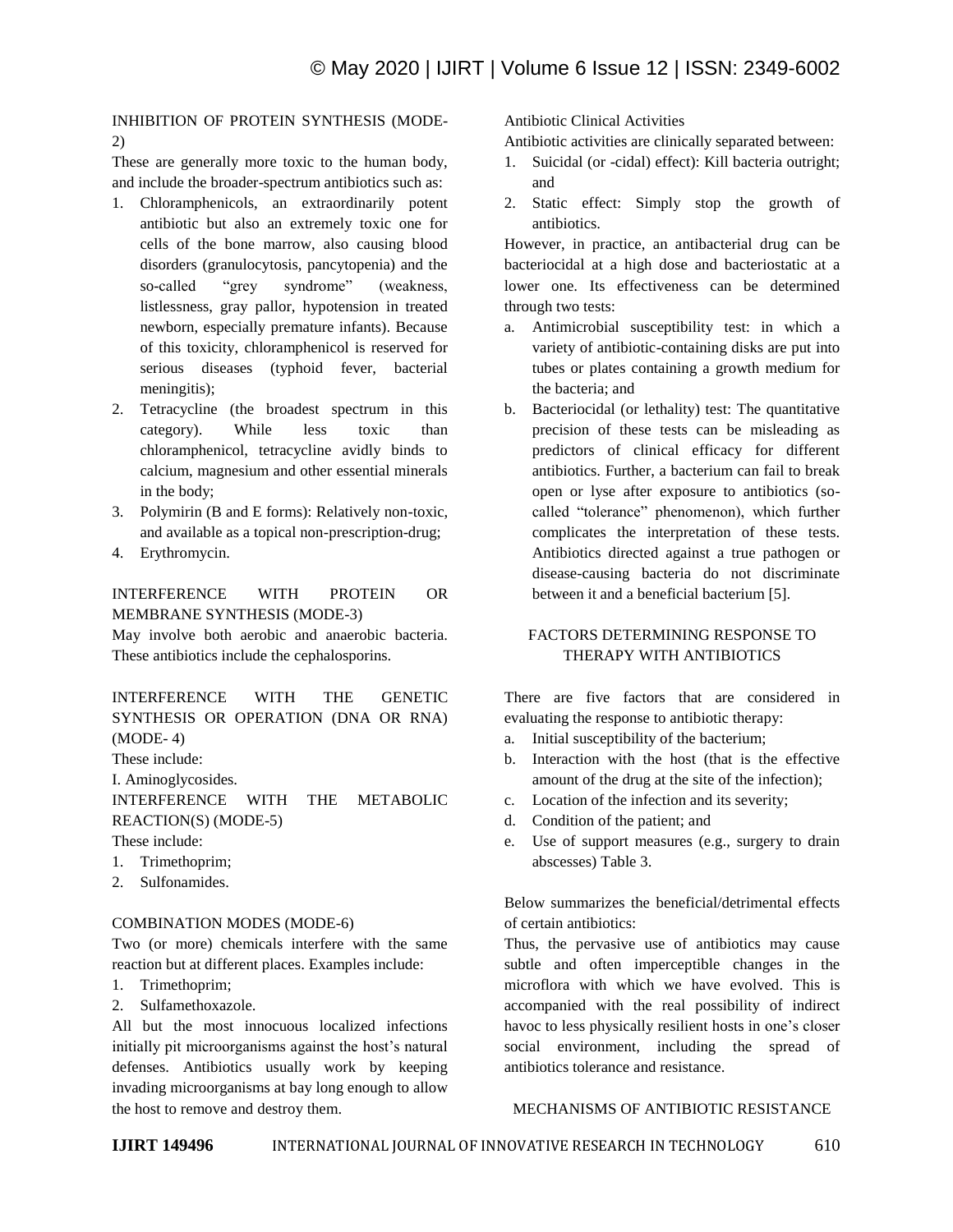In 2014, the WHO [6] published its first Global Report on Surveillance titled "Antimicrobial Resistance". In this report, it focused on antibiotic resistance, that is when bacteria change and antibiotics fail, alerting the world that this phenomenon is no longer a prediction for the future but is happening right now across the world. It subsequently published two Fact Sheets titled "Antibiotic Resistance" and "Antimicrobial Resistance"

# EVOLUTION OF THE MECHANISM OF RESISTANCE

Antibiotics work by inhibiting or killing susceptible microorganisms. Among the billions of germs that make up the population of any given infection, a few somehow withstand a low-level antibiotic assault, survive, and if the level of antibiotic remains low or drops, go on to replicate and form a new "antibioticresistant" infection. In other words, bacteria could exist with the innate information needed to resist an antibiotics' effect even before antibiotics are used.

Resistance could precede the application of antibiotics! It has indeed been demonstrated that chromosomal genes for resistance exist. Antibiotics do not induce resistance (the so-called "induction hypothesis"), as once thought, but rather their inappropriate or/ and inadequate use lead to an evolutionary mechanism wherein microorganisms develop resistance. The antibiotic serves merely to create the conditions that favor the outgrowth of preexisting antibiotic-resistant organisms, and does not induce others to acquire the resistance state. This evolutionary potential of microorganisms (a genetic mechanism) is a key to eradicating the infection if it is incorporated in the therapeutic strategy employed. Evolutionary mechanisms explain both the origins of antibiotic resistance, and the emergence of antibioticresistant bacteria.

## RESISTANCE SPREADING BEYOND THE INITIAL ORGANISMS

Further, bacteria spread their resistance information beyond the initial organisms. Populations in far flung regions of the world, who have never known or been treated with antibiotics, or been in contact with people who had been treated with antibiotics, were found to have antibiotics resistance. This demonstrates that resistance is a natural part of the genetic makeup of microbial communities. Information on resistance can be carried on the bacterium's own chromosome or, when the chromosome breaks off, on these satellites (known as plasmids) leading to two kinds of antibiotic resistance: (a) chromosomal and (b) R-factor mediated. These two mechanisms may be augmented when DNA sequences jump from one DNA molecule to another (called transposons). Transposable resistance may be the most rapid and dangerous form of dissemination of all, since it permits resistance genes to move readily between chromosomes and Rfactors and, hence, into the microbial world at large. Further, R-factors can also duplicate themselves within the bacterium itself, making multiple copies of their own chemical instructions thereby augmenting the hazard of antibiotics use.

Further complications are (a) the link between the genes for resistance and those for making some bacteria more virulent, (b) the close physical association between different resistance genes, and (c) the replication of R-factors independently of the bacterial chromosome while inside the bacteria. In other words, the forces that enhance the spread of resistance to one antibiotic simultaneously incorporate resistance to others.

# MULTI-ANTIBIOTIC RESISTANT BACTERIA OR SUPERBUGS

Bacteria resistant to one or more antibiotics have been termed "superbugs" (Figure 3). The WHO defines and describes a superbug thus:

―Antimicrobial resistance occurs when microorganisms such as bacteria, viruses, fungi and parasites change in ways that render the medications used to cure the infections they cause ineffective. When the microorganisms become resistant to most antimicrobials they are often referred to as ―superbugs‖. This is a major concern because a resistant infection may kill, can spread to others, and imposes huge costs to individuals and society".

Superbugs make it difficult to treat or cure infections that once were easily treated. The antibiotics have lost their ability to control or kill bacterial growth. The bacteria can grow even in a sea of antibiotics because the antibiotics do not touch them as they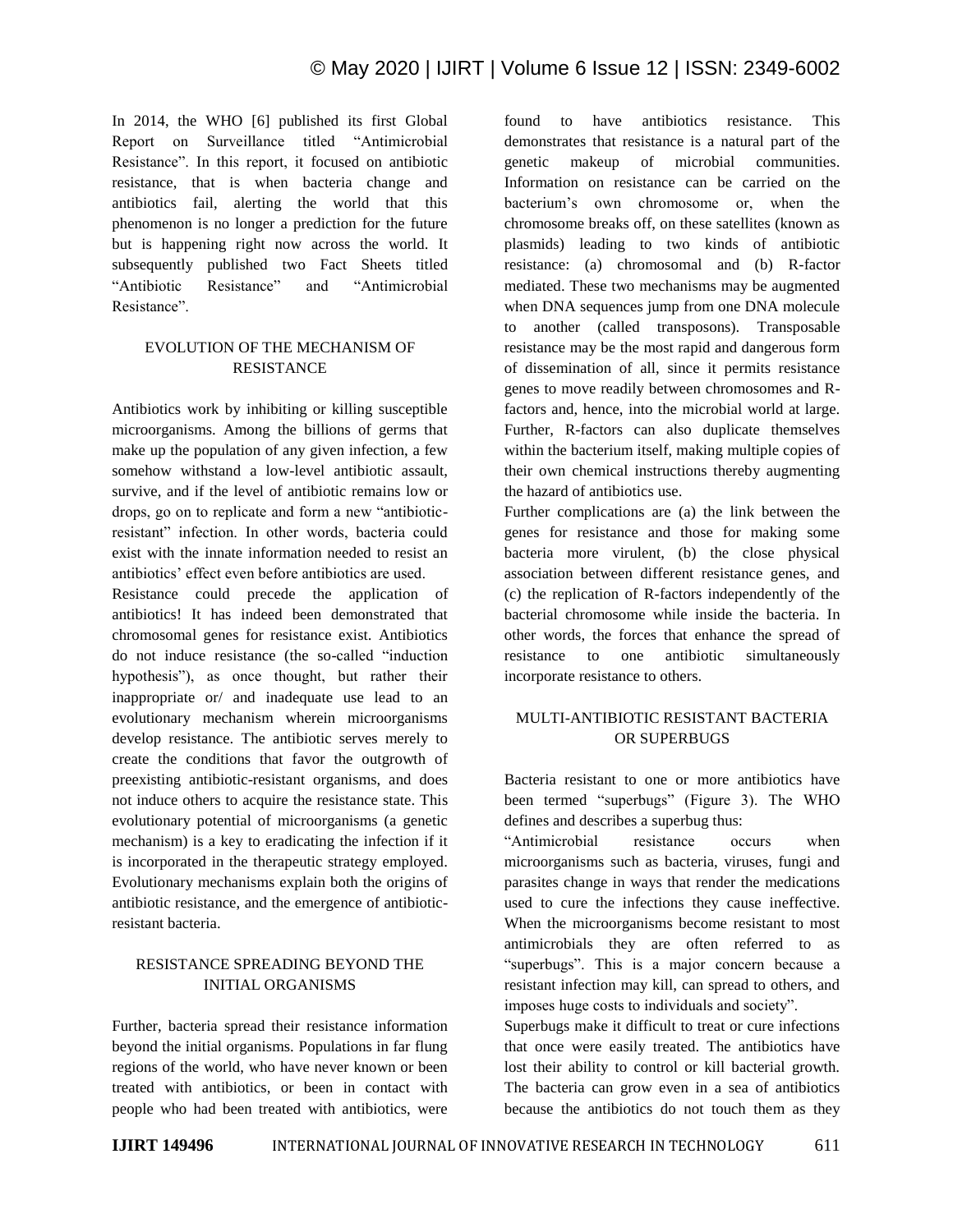have acquired the ability to destroy the antibiotics in order to protect themselves. The bacteria have developed genes for resistance and these genes protect them. Genetic mutations might enable bacteria to produce enzymes that inactivate antibiotics or eliminate the target that the antibiotics are supposed to attack. Further, bacteria may have developed resistance to five or six antibiotics so it is not known which antibiotic to use for treatment. The bacteria can accumulate resistance by developing new genes.

An example of such deadly superbug outbreaks took place beginning in 2009 and lasting to the present date in several hospitals (in Florida, Chicago, Seattle, Los Angeles, Pittsburgh, Hartford, and elsewhere). The cause was contamination from specialized medical scopes, particularly duodenoscopes due to drug-resistant infections. Duodenoscopes are especially difficult to disinfect because of trapped bacteria from a mechanism at the tip of the duodenum. Other causes stem from raw sewage discharged from hospitals, directed to distant treatment plants and released as clear water into water surfaces (streams, oceans,). Unfortunately this treated water is not tested after it flows out of the treatment plant for the presence of the superbug carbapenem-resistant enterobacteriaceae (CRE). This was reported (Los Angeles Times, 7 March 2016) for Southern California hospitals, but was also the case for other U.S. Hospitals. As it turns out, the raw sewage is a highly conducive environment that harbors CRE and allows it to proliferate and grow. As the sewage mixes, the antibiotics kill off weaker bacteria, leaving the more lethal ones to thrive. The bugs reproduce rapidly, and different species can swap genes, transferring their ability to withstand the drugs.

#### **CONCLUSION**

On our individual skin surface and lining our alimentary tract, we are inhabited by trillions of microorganisms some of which are beneficial and protective. But, where do they all come from? The process begins at birth and continues throughout the individual's lifetime. Their survival can be arrested or their growth inhibited with antibiotics (natural or synthetic). The history of the development of antibiotics was summarized from their discovery in the late 19th century to this day where it continues as a unilateral quest for chemical rather than homeostatic or immunological solutions. In 2016, a novel approach was devised for synthesizing new macrolide antibiotics from simple chemical building blocks. More than 300 new antibiotic candidates have been synthesized, several of which being effective against some of the most stubbornly drug-resistant bacterial strains. This is the first time there is a relatively easy path to synthesize macrolide erythromycin-type antibiotics from scratch.

Antibiotics can be distinguished on the basis of their ability to interfere with the metabolic machinery of microbes. They are supposed to thwart bacterial – not human – cells through one or more of the following modes of action:

- a. Interference with microbial ability to make cell walls;
- b. inhibition of protein synthesis;
- c. interference with protein or membrane synthesis;
- d. interference with the genetic synthesis or operation (DNA or RNA);
- e. interference with the metabolic reaction(s); or even a combination of some or perhaps all of the above modes.

Antibiotic activities are clinically separated between those that kill bacteria outright (suicidal or -cidal effect) and those that simply stop the growth of antibiotics (static effect). In practice, however, an antibacterial drug can be bacteriocidal at a high dose and bacteriostatic at a lower one. Its effectiveness can be determined through well-known tests which can be misleading as predictors of clinical efficacy for different antibiotics.

Several factors determine the response to therapy with antibiotics:

- a. Initial susceptibility of the bacterium;
- b. interaction with the host;
- c. location of the infection and its severity;
- d. condition of the patient;
- e. Use of clinical support measures.

Antibiotics have also become the keystone to mass production of livestock. Restraint of the unbridled use of antibiotics supplements in animal feed has not abated in the U.S. By contrast, other nations (Great Britain, former Czechoslovakia, Japan) have recognized that animals can serve as reservoirs of potentially dangerous drug-resistant bacteria, and that